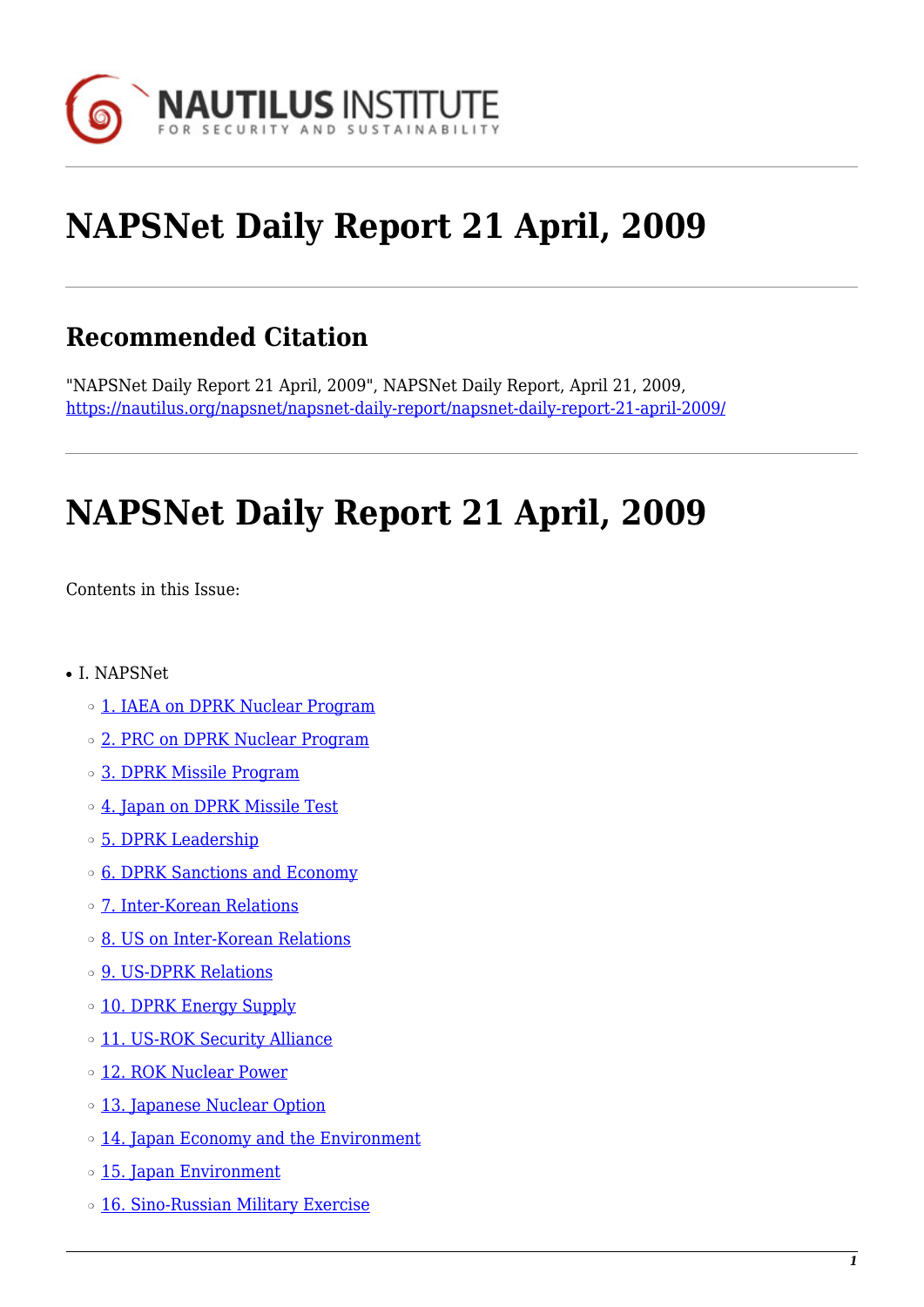o [17. PRC Military](#page-6-0)

- **o** [18. PRC Public Diplomacy](#page-6-1)
- o [19. PRC Political Reform](#page-6-2)
- ❍ [20. PRC AIDS Issue](#page-7-0)
- o [21. PRC Energy](#page-7-1)
- ❍ [22. PRC Nuclear Power](#page-7-2)
- ❍ [23. PRC Public Health](#page-7-3)
- o [24. PRC Bird Flu](#page-8-0)
- ❍ [25. PRC Environment](#page-8-1)
- II. PRC Report
	- ❍ [26. PRC Local Government](#page-8-2)
	- ❍ [27. PRC Environment](#page-8-3)
- III. ROK Report
	- ❍ [28. DPRK-US Relations](#page-9-0)
	- ❍ [29. ROK-PRC Relations](#page-9-1)
	- ❍ [30. PRC and Global Financial Crisis](#page-9-2)
	- ❍ [31. Missile Defense](#page-10-0)
- IV. Briefing Book Update
	- ❍ [32. Global Nuclear Futures Briefing Book](#page-10-1)

[Preceding NAPSNet Report](https://nautilus.org/mailing-lists/napsnet/dr/2009-2/napsnet-daily-report-20-april-2009/)

MARKTWO

# **I. NAPSNet**

### <span id="page-1-0"></span>**1. IAEA on DPRK Nuclear Program**

The Associated Press (Jae-Soon Chang, "UN SAYS N. KOREA COULD RESTART NUCLEAR FACILITIES", Seoul, 2009/04/20) reported that International Atomic Energy Agency chief Mohamed El-Baradei said in Beijing on Monday "it could be a question of months" when asked how soon the DPRK could restart its nuclear facilities. However, El-Baradei also said he was hopeful that openness shown by the United States would help resume international talks with the DPRK.

Yonhap (Lee Chi-dong, "S. KOREA QUIZZES IAEA ON STANCE OVER N. KOREA NUCLEAR STATUS", Seoul, 2009/04/21) reported that Mohamed ElBaradei, director general of the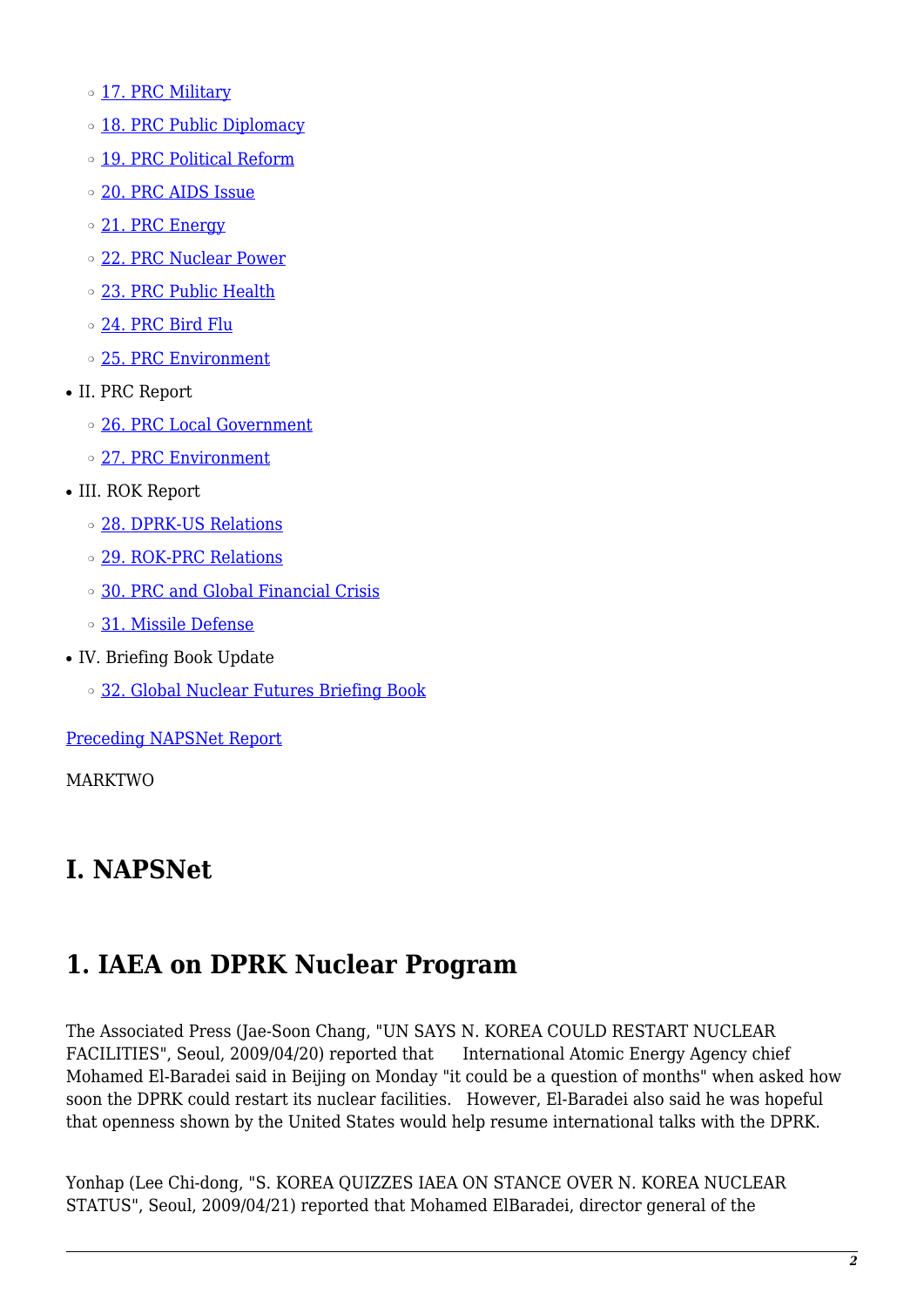International Atomic Energy Agency (IAEA), said Monday that the DPRK is a nuclear power, according to the German news agency DPA. "North Korea has nuclear weapons, which is a matter of fact," he was quoted as saying on the sidelines of a ministerial meeting on nuclear energy in Beijing. "I don't like to accept any country as a nuclear weapons state. We have to face reality." "We have instructed our embassy in Vienna to find out whether his comments reflect the IAEA's official position," an ROK foreign ministry official said. "Under the current NPT regime, North Korea cannot become a nuclear state," he added.

<span id="page-2-0"></span>[\(return to top\)](#page-0-0) 

### **2. PRC on DPRK Nuclear Program**

Agence France-Presse ("CHINA SAYS NEVER HELPED N KOREA DEVELOP NUCLEAR ABILITY", 2009/04/20) reported that Wang Yiren, head of the PRC's Atomic Energy Authority, said in response to a reporter's question, "China has never had any cooperation with the DPRK in nuclear energy development." Trade between the two hit a record \$2.79 billion in 2008, up 41% from the year before, according to PRC figures, with exports from the PRC to its neighbor accounting for about \$2 billion of that.

<span id="page-2-1"></span>[\(return to top\)](#page-0-0) 

### **3. DPRK Missile Program**

Kyodo News ("NORTH 'MISSILE FACTORY' USED JAPAN PARTS", New Delhi, 2009/04/20) reported that Japanese precision tools and steel were found in missile-making equipment taken from a DPRK freighter detained at an Indian port in June 1999 while en route to Pakistan, a former senior Indian official said Saturday. While the DPRK is known to have provided missile know how to Pakistan in return for nuclear weapons technology, this is the first concrete example of how Japanese equipment has played a part in the DPRK's proliferation of missile technology.

#### <span id="page-2-2"></span>[\(return to top\)](#page-0-0)

#### **4. Japan on DPRK Missile Test**

Kyodo News ("ATTEMPT TO RETRIEVE NORTH'S ROCKET FROM SEAFLOOR UNLIKELY", 2009/04/20) reported that the Defense Ministry w ill probably not attempt to retrieve DPRK rocket components that fell into the seas off Japan because of the difficulties involved in such work, Vice Defense Minister Kohei Masuda said. "The drop locations have not been pinpointed," the ministry's top bureaucrat told reporters, adding that any deep-sea retrieval work would entail untold technical difficulties. Masuda said the government must first assess the costs and benefits of any retrieval effort, as well as the possible legal repercussions, before embarking on such an endeavor.

#### <span id="page-2-3"></span>[\(return to top\)](#page-0-0)

#### **5. DPRK Leadership**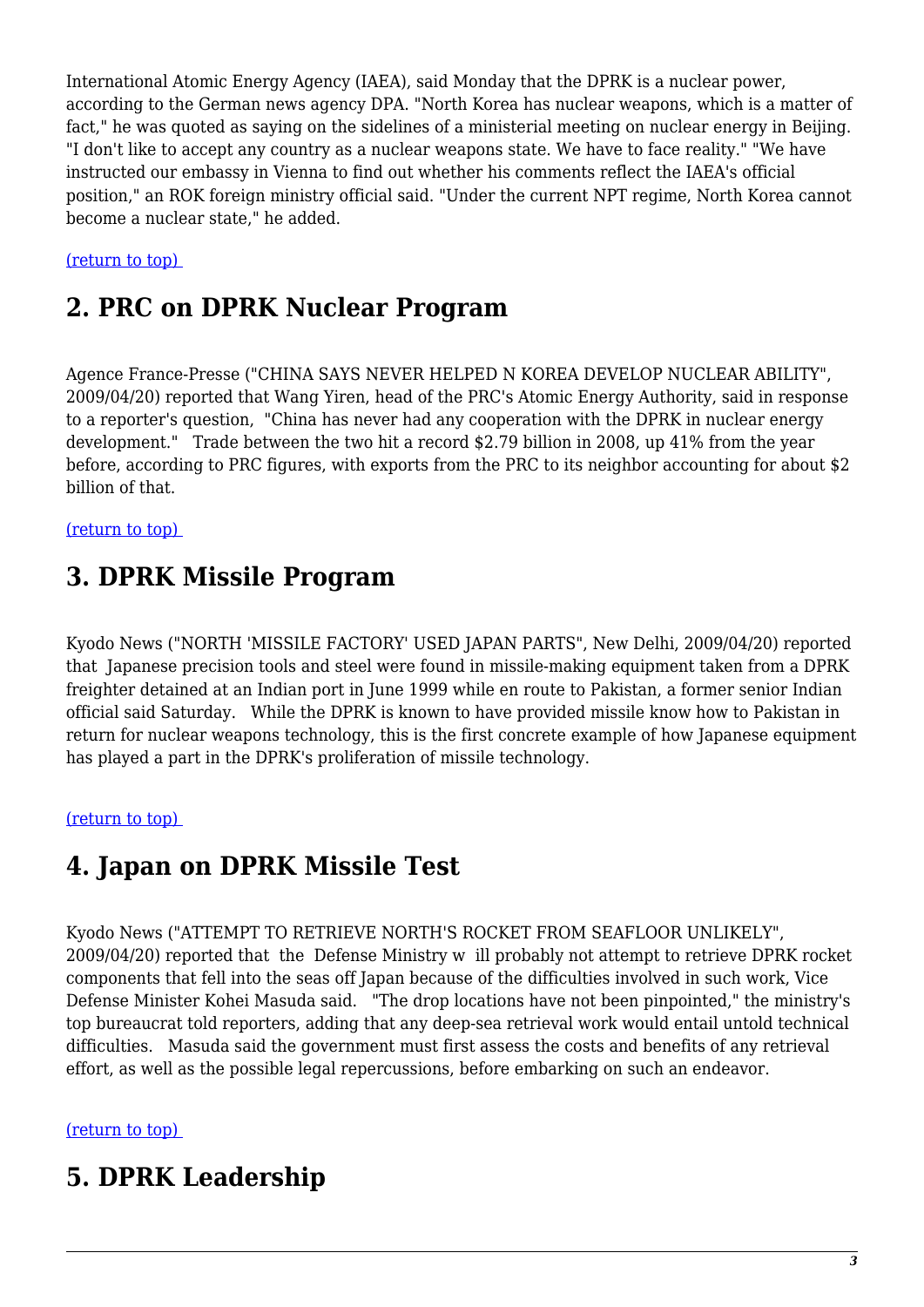Joong-Ang Ilbo ("NORTH'S MILITARY STRENGTHENS ITS GRIP", 2009/04/20) reported that the DPRK's military has bolstered its authority over several key policy-making issues after a major restructuring of the country's ruling Workers' Party, ROK intelligence sources told the JoongAng Ilbo. The moves, experts say, create a bit of a power shift by eroding the influence of the DPRK's ruling party in several areas, including matters involving the ROK. The restructuring also diminishes the roles of some party members who have taken a more conciliatory stance on affairs with the ROK. "This has led to a hard-line policy that the North has adopted on South Korea of late," the source said.

#### <span id="page-3-0"></span>[\(return to top\)](#page-0-0)

#### **6. DPRK Sanctions and Economy**

Reuters (Lucy Hornby and Tom Miles, "LITTLE LEVERAGE LEFT FOR NORTH KOREA SANCTIONS", Beijing, 2009/04/20) reported that lower commodity prices may prove more painful to the DPRK than the tightened sanctions. Trade between the DPRK and PRC has slipped in recent months, as a plunge in metals prices closed one of the DPRK's few channels of export revenues. The value of trade between the two countries dropped 3 percent in the first two months of 2009. The DPRK profited from strong prices for minerals and ores over the last few years, ramping up exports of zinc, lead and iron ore. Most of those exports have dropped again since last summer, in line with sharp decreases in metals prices buffeted by the global economic crisis.

#### <span id="page-3-1"></span>[\(return to top\)](#page-0-0)

#### **7. Inter-Korean Relations**

Yonhap News ("S. KOREA CAPABLE OF COUNTERATTACK AGAINST N. KOREA: DEFENSE CHIEF ", Seoul, 2009/04/20) reported that the ROK 's top defense official said his country has the ability to retaliate in kind should the DPRK provoke by assaulting Seoul with its artillery. The comments by Defense Minister Lee Sang-hee came after the DPRK warned that "Seoul is just 50 km away" from the border, apparently highlighting its capability to threaten the densely populated ROK capital with its frontline armory. "Even though Pyongyang is 150 km from us, it is only a number, and numbers do not mean much," Lee told a parliamentary hearing. "Our military is ready to immediately retaliate under the combined readiness with the United States against any provocation."

Yonhap (Kim Hyun, "TALKS DELAYED AS SEOUL, PYONGYANG DISAGREE ON FORMAT", Seoul, 2009/04/21) reported that inter-Korean government talks on Tuesday were being delayed because of differences over the agenda and procedural matters, Seoul officials said. Seoul's delegation crossed the military demarcation line at around 8:45 a.m., but nine hours later still had not sat down at the table with its DPRK counterpart, said Unification Ministry spokesman Kim Ho-nyoun. "We don't want to act against our principles," Kim said. "This meeting concerns the life of our citizen."

<span id="page-3-2"></span>[\(return to top\)](#page-0-0) 

### **8. US on Inter-Korean Relations**

Yonhap News (Hwang Doo-hyong, "U.S. HOPES TWO KOREAS TO PRODUCE FRUITFUL OUTCOME IN RARE TALKS", Washington, 2009/04/20) reported that the US expressed hope that the rare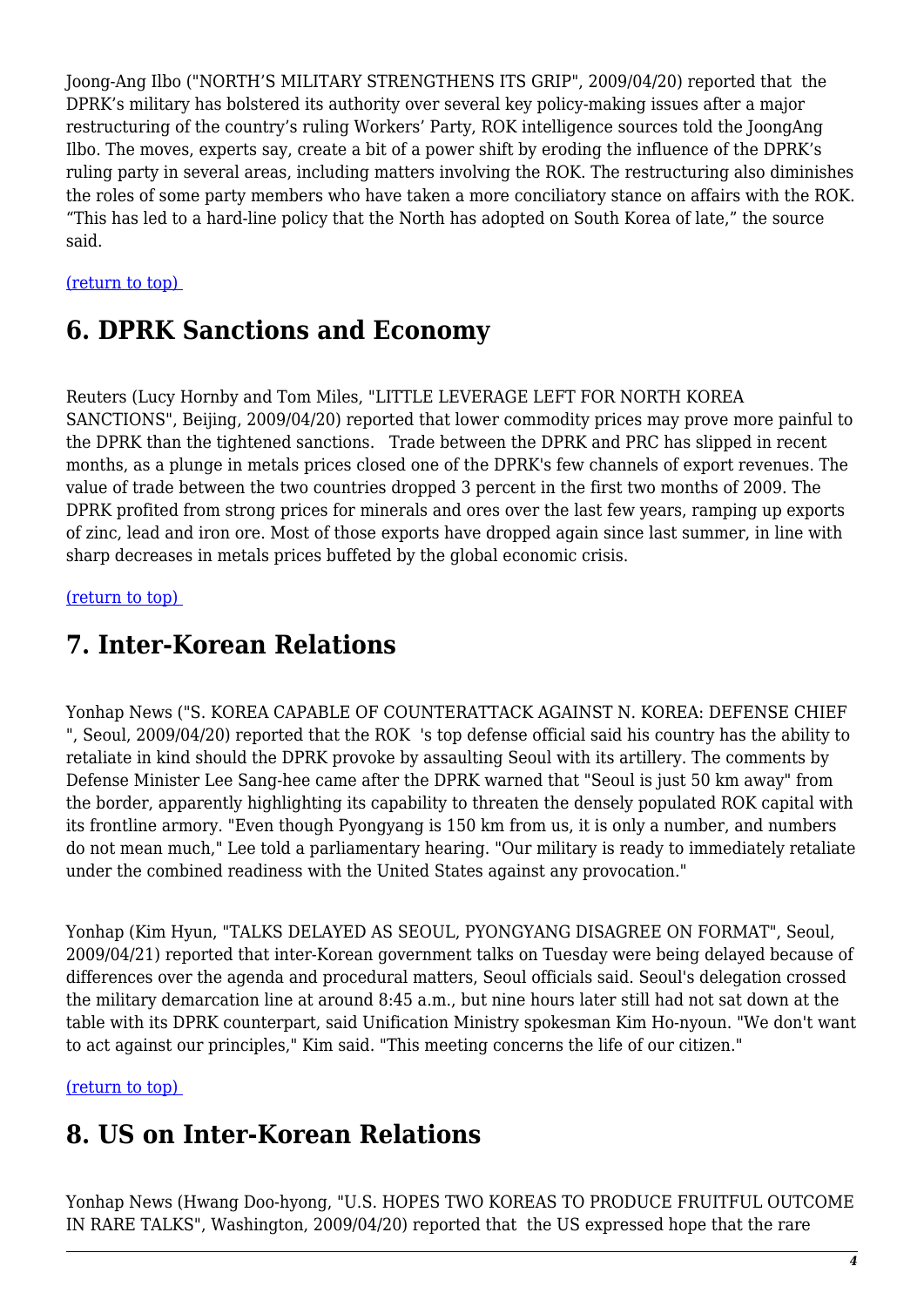inter-Korean dialogue slated for Tuesday will help ease tensions on the Korean Peninsula that have been mounting since the DPRK's recent rocket launch. "The only thing I can say is that, as you know, for a long time we've encouraged dialogue between North Korea and South Korea," State Department spokesman Robert Wood said. "And we hope that the North will take advantage of this opportunity to have a fruitful dialogue with the Republic of Korea."

<span id="page-4-0"></span>[\(return to top\)](#page-0-0) 

### **9. US-DPRK Relations**

The Korea Times ("DIPLOMACY AT WORK TO FREE US JOURNALISTS", 2009/04/20) reported that amid rising concerns that the DPRK is seeking to capitalize on the case of two U.S. journalists detained in the DPRK for illegal entry, the U.S. State Department said that a vigorous diplomatic work is under way to free the pair. Some analysts say the DPRK aims to contact the U.S. bilaterally rather than through the six-party talks amid escalating tensions on the Korean Peninsula as a result of the DPRK's rocket launch last week. Talks on the journalists' release could conceivably broaden to include nuclear and missile issues.

#### <span id="page-4-1"></span>[\(return to top\)](#page-0-0)

# **10. DPRK Energy Supply**

Xinhua News ("DPRK LEADER CALLS FOR BUILDING MORE HYDROPOWER STATIONS", 2009/04/20) reported that Kim Jong Il, top leader of the DPRK, has called for building more hydropower stations as they are more economical for the energy-starving country, the official KCNA news agency said. It is difficult to build hydropower stations, but once they are built, they become not only edifices of eternal value but also more beneficial than thermal power stations and atomic power plants in various aspects, Kim said when inspecting the newly-built Nyongwon Hydropower Station.

#### <span id="page-4-2"></span>[\(return to top\)](#page-0-0)

#### **11. US-ROK Security Alliance**

Hankyoreh ("SOUTH KOREA, U.S. DISAGREE ON MILITARY BASE RELOCATION TIMETABLE ", 2009/04/20) reported that Chang Soo-man, vice minister of national defense and General Walter Sharp, the head of the US Forces Korea (USFK), will be engaged in high-level discussions on the final details of the time table and expenses for the relocation of USFK bases to Pyeongtaek. The ROK has suggested that the Yongsan Army Garrison relocation should be complete by 2014 and the U.S. Second Infantry Division bases in Dongducheon and Uijeongbu by 2015. Meanwhile, the US is citing a lack of money and is countering that the base moves should be put off until 2016 or later.

#### <span id="page-4-3"></span>[\(return to top\)](#page-0-0)

#### **12. ROK Nuclear Power**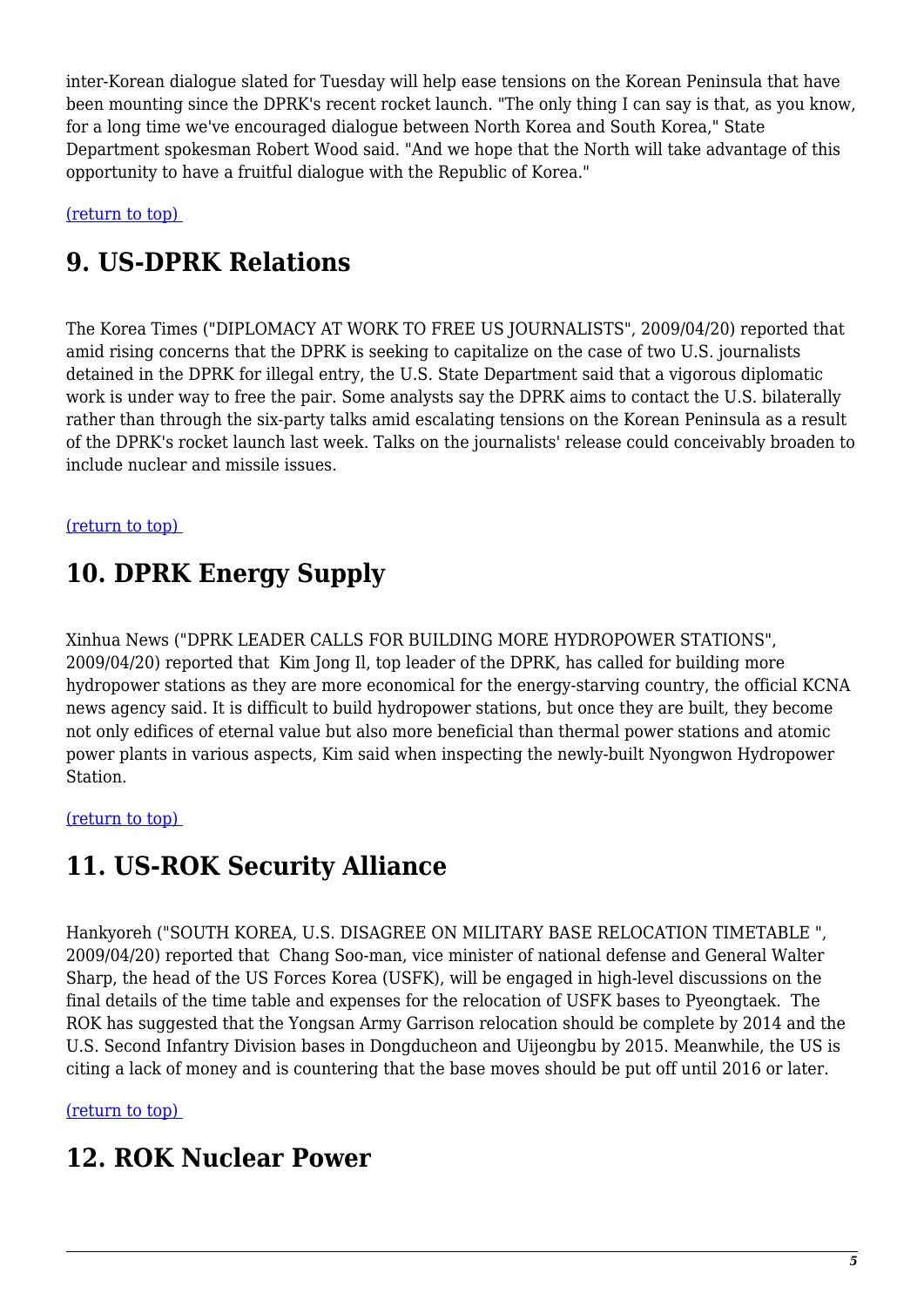Yonhap News ("S. KOREA SEEKING MARKETS FOR ITS NUCLEAR REACTORS: OFFICIAL ", Seoul, 2009/04/20) reported that the ROK is seeking export markets for its commercial nuclear reactors that have a proven track record and enjoy technological competitiveness, the country's education, science and technology minister said. Minister Ahn Byong-man said in a keynote address at the International Ministerial Conference on Nuclear Energy in the 21st Century in Beijing that the country has been committed to research and development (R&D) of nuclear reactors for the past 50 years.

<span id="page-5-0"></span>[\(return to top\)](#page-0-0) 

# **13. Japanese Nuclear Option**

Bloomberg News (Takashi Hirokawa and Toko Sekiguchi, "NUCLEAR WEAPONS ARE 'NOT AN OPTION' FOR JAPAN, KAWAMURA SAYS", 2009/04/20) reported that Japan's Chief Cabinet Secretary Takeo Kawamura said possessing nuclear weapons "is not an option" a day after a ruling party legislator suggested it should be considered. "Japan's policy has always been the three nonnuclear principles of no production, no introduction and no possession."

<span id="page-5-1"></span>[\(return to top\)](#page-0-0) 

#### **14. Japan Economy and the Environment**

Kyodo News ("GOV'T REVEALS 'GREEN NEW DEAL' POLICY TO BOOST ECO-MARKET ", Tokyo, 2009/04/20) reported that the government officially unveiled ambitious plans to bolster economic growth by promoting measures to tackle global warming and other environmental issues. The ''Green New Deal'' policy is designed to expand Japan's environment-linked market 1.7-fold from the 2006 level to 120 trillion yen by 2020 and double the employment in the market to 2.8 million in the same period. As one of the main features of the new policy, the government will provide interest of up to 3 percent on loans to be taken by business corporations for the purposes of introducing natural energy and equipment with low carbon dioxide emissions.

<span id="page-5-2"></span>[\(return to top\)](#page-0-0) 

# **15. Japan Environment**

Mainichi Shimbun ("MILLIONS OF TONS OF YELLOW SAND LANDING IN JAPAN", 2009/04/20) reported that as much as 5 million tons of yellow sand from the PRC blow over Japan every year, with as much as half landing on the archipelago, a research team of the National Institute for Environment Studies has revealed. The team hopes that the research will lead more detailed forecasts of the phenomenon, and help clarify how yellow sand affects human health. There are concerns that it can aggravate hay fever and other respiratory problems.

<span id="page-5-3"></span>[\(return to top\)](#page-0-0) 

# **16. Sino-Russian Military Exercise**

Agence France-Presse ("RUSSIA, CHINA WAR GAMES BEGIN IN TAJIKISTAN - MINISTRY",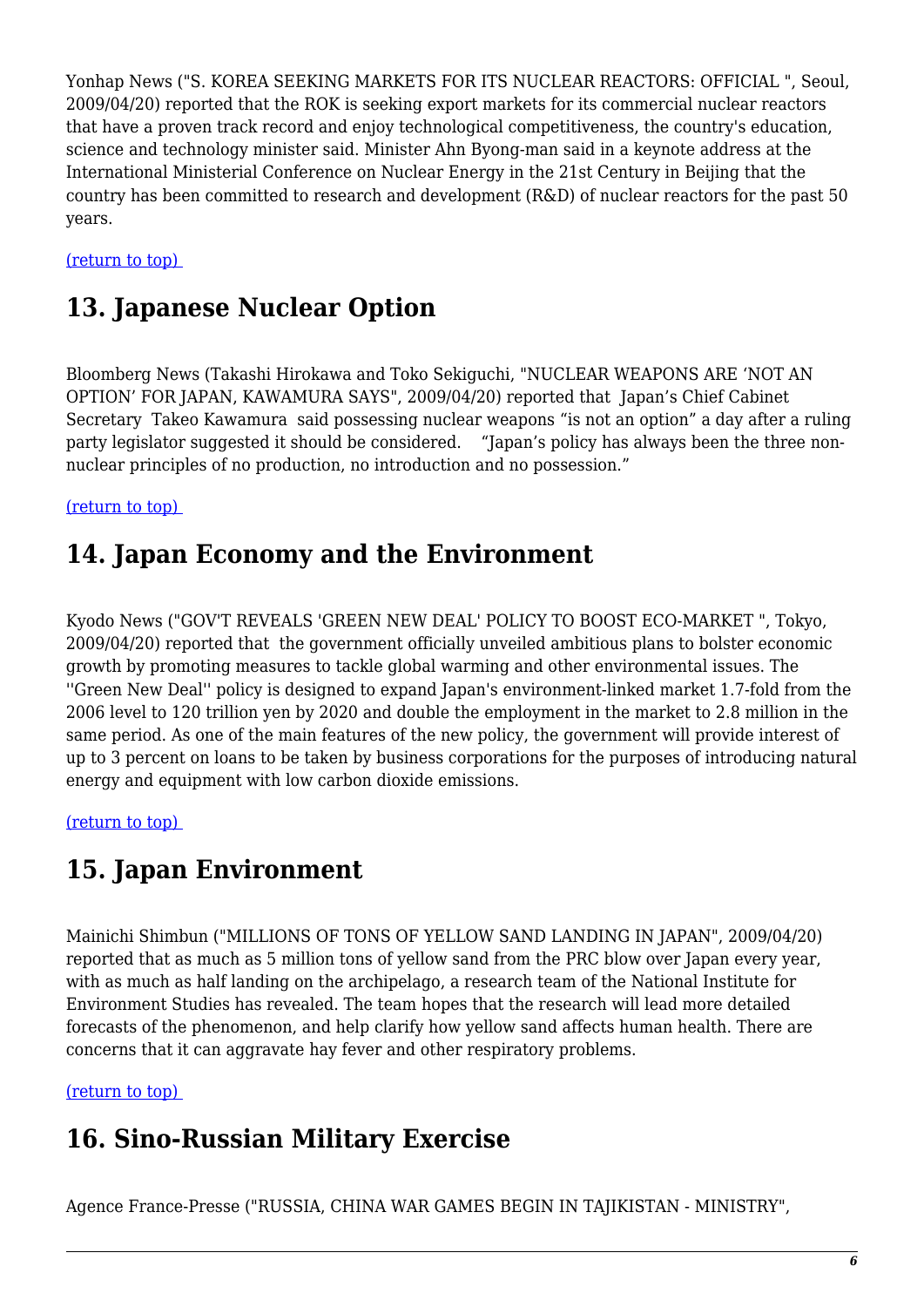2009/04/20) reported that more than one thousand soldiers from Russia, the PRC and Central Asia have arrived in Tajikistan for three days of joint military exercises, the country's defence ministry said. The war games are being held under the auspices of the Shanghai Cooperation Organisation (SCO), a regional group dominated by the PRC and Russia. The other members are Kazakhstan, Kyrgyzstan, Tajikistan and Uzbekistan. "These exercises are aimed at perfecting the coordination of our countries in different anti-terrorism operations and preparing for the fight against international terror," ministry spokesman Faridun Makhmadaliev told AFP.

#### <span id="page-6-0"></span>[\(return to top\)](#page-0-0)

### **17. PRC Military**

Agence France-Presse ("CHINA PARLIAMENT TO DEBATE LAW ON DEFENSE MOBILIZATION-XINHUA", Beijing, 2009/04/20) reported that the PRC's parliament will debate a law that will give the legislative body the power to mobilize the military in times of war or emergency, state press reported Monday. The draft law on national defense mobilization was placed before the National People's Congress standing committee that opened a bimonthly session Monday, Xinhua news agency said. The document, should it get approval, would place the mobilization of the military under legal guidelines for the first time.

#### <span id="page-6-1"></span>[\(return to top\)](#page-0-0)

### **18. PRC Public Diplomacy**

The Financial Times ("NEW DAILY AIMS TO IMPROVE CHINA'S IMAGE", 2009/04/20) reported that the PRC's most successful tabloid launched an English-language newspaper, the first concrete step in a global media push aimed at improving the PRC's image abroad. The English edition of Global Times, an affiliate of People's Daily, the Communist party's mouthpiece, is set to become a test case for whether the PRC media can win the trust of a foreign audience. Beijing is pushing its main stateowned media including Xinhua, the official news agency, and China Central Television, to set up English-language news channels to bypass western media, which are perceived as being biased against the PRC. But media experts have cautioned that propaganda mouthpieces will struggle to appeal to western audiences.

#### <span id="page-6-2"></span>[\(return to top\)](#page-0-0)

# **19. PRC Political Reform**

Washington Post ("FOR CHINA'S NEW LEFT, OLD VALUES", 2009/04/20) reported that f or a growing number of Chinese, the solutions to the problems of the country's present -- including the income gap between rich and poor and the manipulation of the court system by state officials and company executives -- lie in its past, with the teachings of Mao Zedong. A nostalgia for the old days has increased amid the global financial crisis. The most influential critics, known collectively as the New Left, are not like the dissidents or political exiles of a previous generation. They are not calling for an overthrow of the Communist regime. Their recommendations and criticisms are, instead, based on a belief that state power can redress the injustices created by free markets, privatization and globalization. Their views are also characterized by a fierce nationalism and criticism of the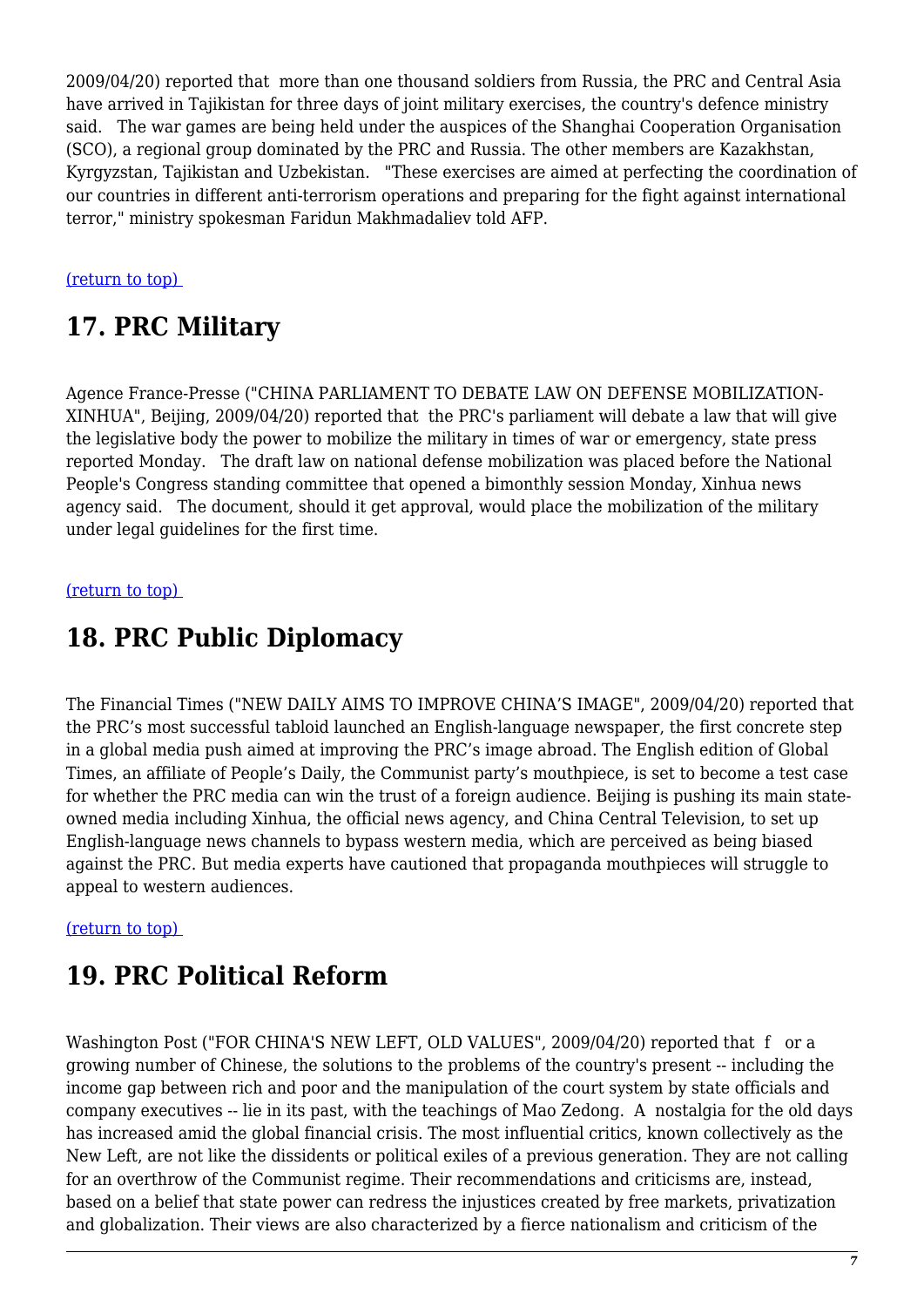#### <span id="page-7-0"></span>[\(return to top\)](#page-0-0)

### **20. PRC AIDS Issue**

The National ("YOUNG CHINA'S DESPERATE AIDS BATTLE", 2009/04/20) reported that according to a report made public today by Asia Catalyst, a New York-based non-governmental organisation, although the PRC has made strides in the fight against Aids, thousands of HIV-positive children are not getting the care and treatment they need. The report, I Will Fight to My Last Breath: Barriers to Aids Treatment for Children in China, describes how HIV-infected children face challenges getting the help that they are entitled to, including gaps in the government treatment programme, poverty, the refusal or inability of some hospitals to offer treatment, and local government inertia and even interference.

<span id="page-7-1"></span>[\(return to top\)](#page-0-0) 

# **21. PRC Energy**

Peope's Daily ("N. CHINA REGION STRIVES TO BUILD MORE WIND POWER PLANTS ", 2009/04/20) reported that the wind power, once used only by herdsmen for cooking and lighting, will spread from remote cottages to the vast countryside in north PRC's Inner Mongolia Autonomous Region. An official of the regional government said Monday that wind power installed capacity of Inner Mongolia will reach 5 million kilowatts by 2010. "Wind power-installed capacity reached 3 million kilowatts in 2008 in the Inner Mongolia, accounting for one-third of that of the country's total," said Zhao Shuanglian, vice chairman of the autonomous region, at a ceremony for the region's first 850-kW wind power generator was successfully produced in Hohhot, capital of Inner Mongolia.

#### <span id="page-7-2"></span>[\(return to top\)](#page-0-0)

#### **22. PRC Nuclear Power**

United Press International ("CHINA LAUNCHES NEW NUCLEAR POWER PLANT", Beijing, 2009/04/20) reported that the PRC says it has begun construction on a nuclear power plant that will use new technologies developed by U.S. firm Westinghouse. Officials kicked off construction Sunday on the Sanmen plant in eastern PRC's Zhejiang Province. The plant will feature the world's first use of new AP 1000 reactors, the state-run news agency Xinhua reported. "It is the biggest energy cooperation project between China and the United States," Zhang Guobao , vice minister in charge of the PRC's National Development and Reform Commission, told Xinhua. "It will contribute to the humankind's peaceful use of nuclear power."

<span id="page-7-3"></span>[\(return to top\)](#page-0-0) 

# **23. PRC Public Health**

Agence France-Presse ("CHINA REPORTS 7 NEW DEATHS FROM CHILD VIRUS", 2009/04/16) reported that seven more children have died in an especially virulent outbreak of hand, foot and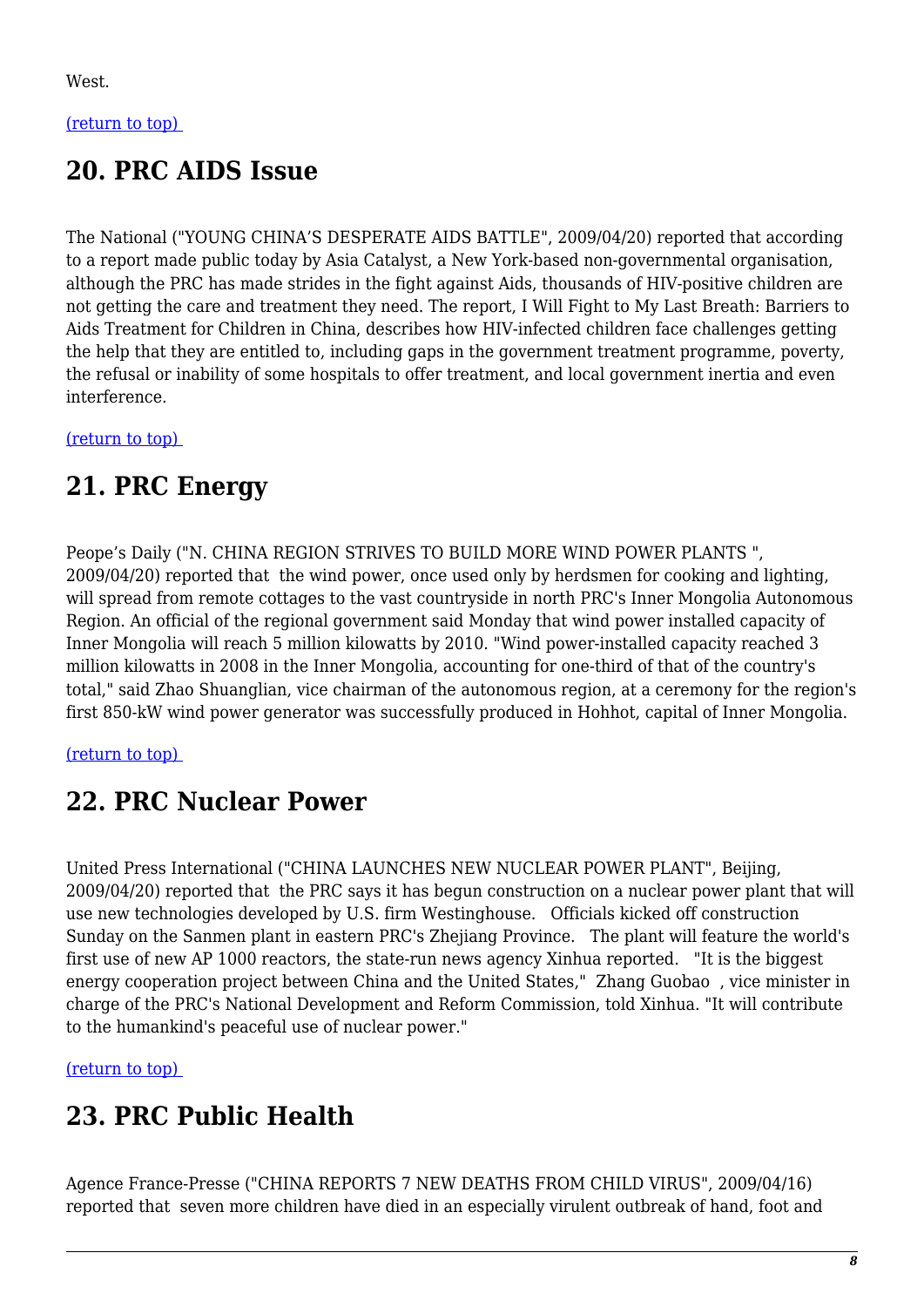mouth disease in central PRC, bringing this year's death toll from the virus to 57, state media reported Thursday. About 126,000 cases have been reported this year — nearly 55,000 in March alone, 31 of which were fatal. Almost all patients were children under age 5. Health officials have said this year's strain is especially strong. In the PRC's central Henan province alone, 25 deaths have been reported among about 31,000 cases, up 50 percent from figures released last week, the official Xinhua News Agency reported.

<span id="page-8-0"></span>[\(return to top\)](#page-0-0) 

# **24. PRC Bird Flu**

Xinhua News ("CHINA CONFIRMS BIRD FLU OUTBREAK IN LHASA", Beijing, 2009/04/20) reported that the PRC 's Ministry of Agriculture confirmed Sunday a new outbreak of bird flu in Lhasa. The national bird flu laboratory confirmed that the H5N1 virus was found in poultry sold on a poultry wholesale market in Chengguan District of Lhasa on April 12.

<span id="page-8-1"></span>[\(return to top\)](#page-0-0) 

### **25. PRC Environment**

China Daily ("CLIMATE RISK FOR YANGTZE RIVER: REPORT", 2009/04/20) reported that climate change and major water conservation projects are a major risk to the long-term "health" of the Yangtze River, claimed a report released at the weekend. The Yangtze Conservation and Development Report 2009, compiled by the China Academy of Science (CAS), states the basin of the PRC's longest waterway has been hit by a yearly reduction in rain since 2006, brought on by global warming. The research also estimated that by 2030 the glacial area at the source of the Yangtze River will be reduced by 6.9 percent from the level recorded in 1970. "Long-tem observation and multi-disciplinary studies on possible impacts are needed to better understand what climate change will do to the river," said Yang Guishan, a CAS researcher and an author of the report.

[\(return to top\)](#page-0-0) 

### **II. PRC Report**

#### <span id="page-8-2"></span>**26. PRC Local Government**

<span id="page-8-3"></span>Beijing Daily (Wang Hao, "RESIDENT REPRESENTATIVE INVOLVES IN DAILY COMMUNITY MANAGEMENT", 2009/04/20) reported that starting from this year, resident representative has become a permanent position in Heping Street, Dongcheng District, Beijing. The resident representative was only in use during the neighborhood committee election held once every three years in the past. But now, the new resident representative can participate in the regular community management and service for the community residents.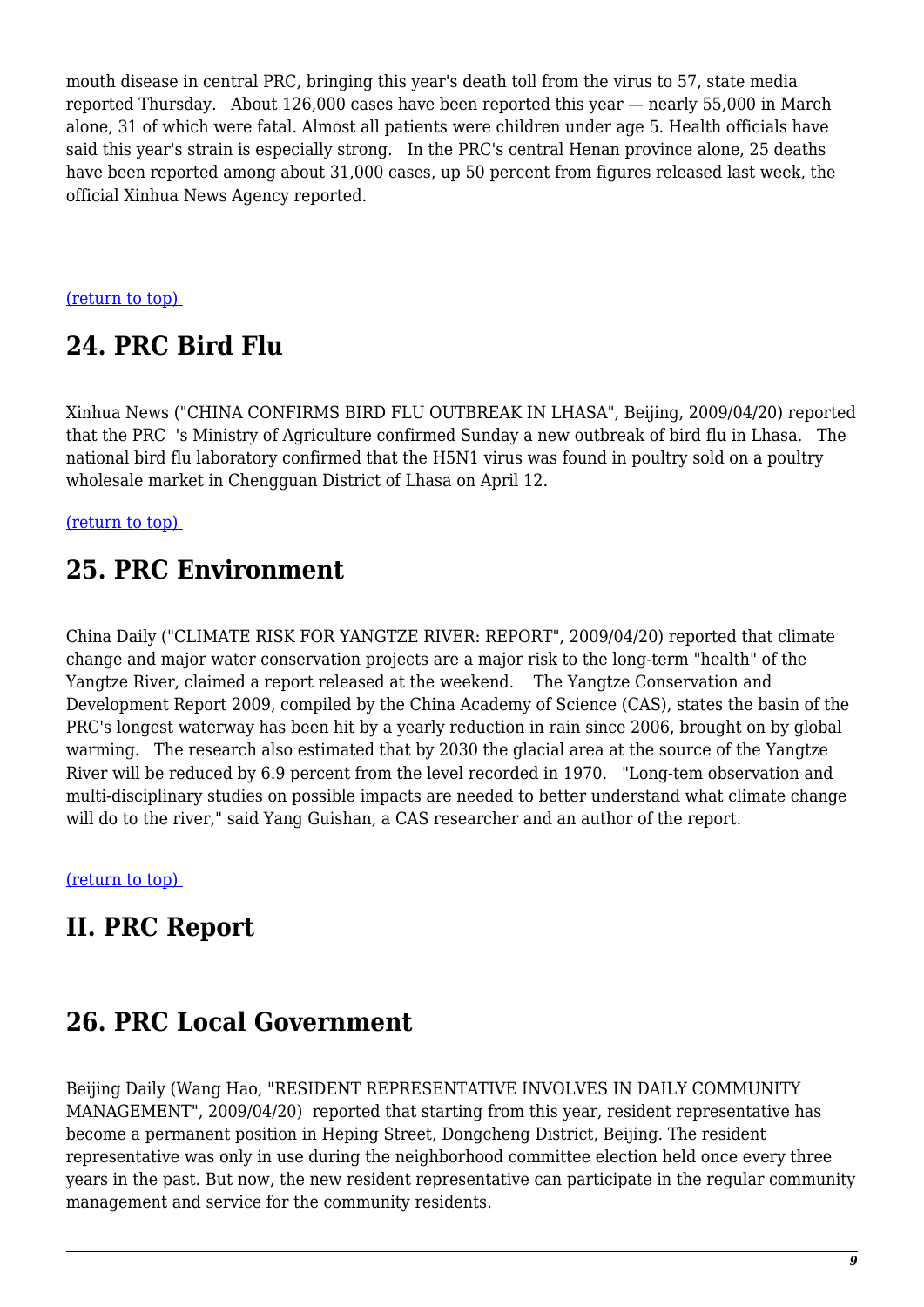### **27. PRC Environment**

Xinhua Net (Yang Chengjun, "FIVE CITIES IN LIAONING PAY 4.75 MILLION YUAN ON ECOLOGICAL COMPENSATION", 2009/04/19) reported that according to Liaoning government, five cities in Liaoning have been monitored to over discharge sewage. According to related regulation, they have to pay a total of 4.75 million yuan of ecological compensation. The fine will be mainly used on water pollution control, ecological restoration and pollution reduction projects.

[\(return to top\)](#page-0-0) 

### **III. ROK Report**

### <span id="page-9-0"></span>**28. DPRK-US Relations**

Joongang Ilbo ("OBAMA-CHAVEZ HANDSHAKE, AND DPRK", 2009/04/21) writes that it is pity that Hugo Chavez, the anti-US leader, and President Barack Obama have shaken hands, but relations with the DPRK is going the other direction. The Obama administration is reaching out into the world and listening to what others have to say, with smart diplomacy, a combination of military-based hard power and soft power, at its base. The DPRK seems to have wrong calculations that they can make Obama put the DPRK on top of his diplomatic agenda.

Hankyoreh ("OBAMA'S SMART DIPLOMACY CHANGES WORLD CONFIGURATION", 2009/04/21) writes that President Obama has succeeded in starting talks with many nations that it formerly had conflicts with. Of course, it is too early to judge the long-term effects of the US new diplomatic strategies. However, the Obama administration's diplomatic strategy of admitting its faults and pursuing win-win situations and cooperation is definitely raising hopes for a new world with dialogue rather than monologues. The ROK should not be left out in the world with talks. The DPRK must come out to the tables right away, and ROK must strive to make it happen. It is time that ROK become smart and use the US smart diplomacy.

<span id="page-9-1"></span>[\(return to top\)](#page-0-0) 

### **29. ROK-PRC Relations**

Seoul Economy ("CHINA SETS DRIVE TO INTERNATIONALIZE YUAN", 2009/04/21) writes that China is pushing to follow the US and become a superpower 'G2.' It remains just a saying, but in preparation of the yuan's internationalization and Pax Sinica, research is necessary on restructuring ROK-China relations in various areas such as economy, finance, and culture.

#### <span id="page-9-2"></span>[\(return to top\)](#page-0-0)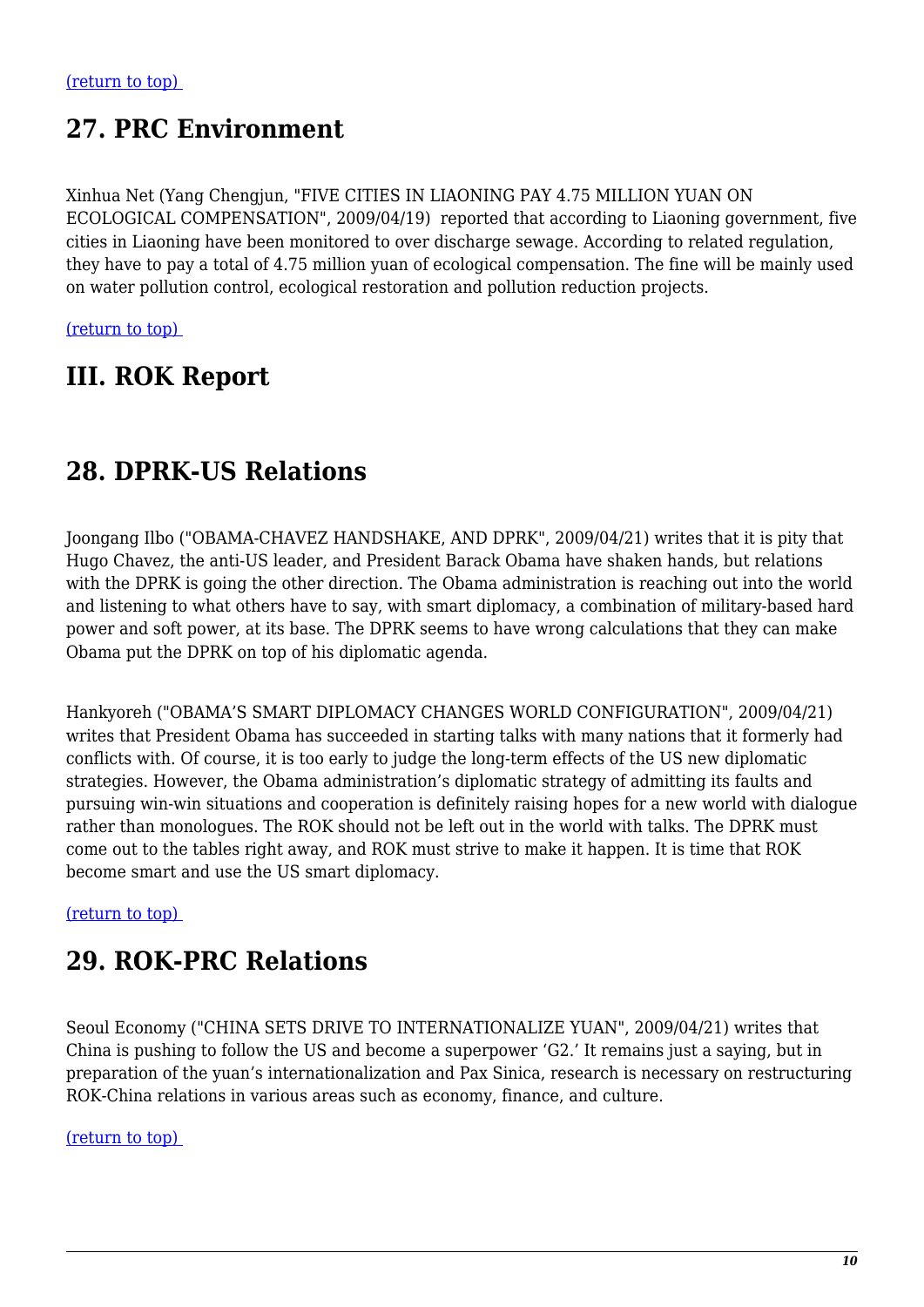# **30. PRC and Global Financial Crisis**

Segyo Institute (Lee, Ilyoung, "EAST ASIA AFTER THE CRISIS", 2009/04/21) writes that the abuses of uncontrolled financial capital has been revealed, and while there are still no drastic measure to the situation, the game is still going on. The US is still in control, but such framework could no longer be respected. In unofficial places, people often mention of G2 system of US and China, or G1 system with China in the lead. China is comparatively better in the leadership of central government. China quickly dealt with the crisis. More importantly, the main Chinese elites are penetrating into the limits of accumulation method that not only worsens inequality but also depends too much on foreign countries. After the crisis, who will first take step into the new world?

<span id="page-10-0"></span>[\(return to top\)](#page-0-0) 

#### **31. Missile Defense**

PSPD ("2009 SEOUL INT'L CONFERENCE JOINT DECLARATION AGAINST MISSILE DEFENSE AND ARMS RACE", 2009/04/21) writes that from April 16<sup>th</sup> to 18<sup>th</sup>, 2009 Seoul International Conference against Asia Pacific Missile Defense and Arms Race was held with 50 foreign activists. At the conference, a joint declaration was passed to stop formation of missile defense and arms race in order to protect peace in the Korean peninsula, East Asia, and the international society. They promised to work to make a new peace mechanism for preventing confrontation and peaceful coexistence, and to inform the public of the shortcomings of missile defense and arms race and confrontation caused by it.

[\(return to top\)](#page-0-0) 

#### **IV. Briefing Book Update**

#### <span id="page-10-1"></span>**32. Global Nuclear Futures Briefing Book**

("GLOBAL NUCLEAR FUTURES BRIEFING BOOK UPDATED", 2009/04/21) Three new pages have been added to the Global Nuclear Futures Briefing Book. In the Technical area, a page on "New Nuclear Reactors" looks at whether new reactor designs can help solve problems of safety and proliferation; the Policy area has a page looking at the relationship between nuclear weapons and energy security; and the Country area has a new page on Indonesia. In addition, new items have been added to existing pages on US Global Nuclear Policy and Japan. The briefing book can be found at: [http://www.globalcollab.org/Nautilus/programs/energy-security/nuclear-briefing-book](http://nautilus.org/programs/energy-security/nuclear-briefing-book.html) 

[\(return to top\)](#page-0-0)

View this online at: https://nautilus.org/napsnet/napsnet-daily-report/napsnet-daily-report-21 april-2009/